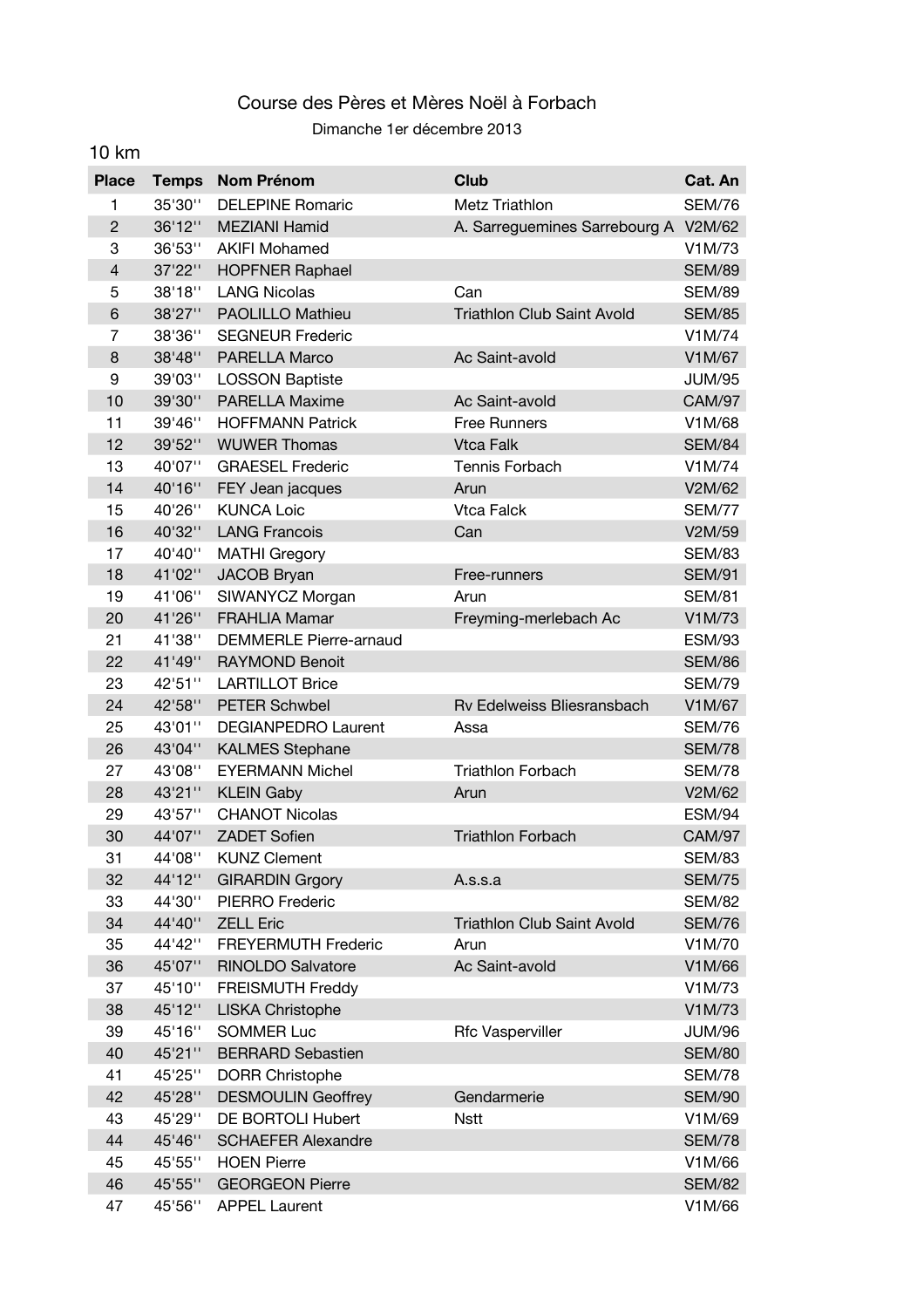| 48 | 45'56" | <b>APPEL Frederic</b>      |                                   | V1M/72        |
|----|--------|----------------------------|-----------------------------------|---------------|
| 49 | 46'07" | <b>MATHIAS Eric</b>        | Sar'running                       | V1M/70        |
| 50 | 46'27" | <b>GORGES Christian</b>    |                                   | <b>SEM/77</b> |
| 51 | 46'41" | PRZYBYL Laurent            | <b>Triathlon Club Saint Avold</b> | V1M/70        |
| 52 | 47'00" | <b>FELT Thomas</b>         |                                   | <b>SEM/79</b> |
| 53 | 47'10" | FRANZOI Alexandre          |                                   | <b>SEM/79</b> |
| 54 | 47'12" | <b>GEHRINGER Brice</b>     |                                   | <b>SEM/76</b> |
| 55 | 47'22" | <b>SOMMER Stephanie</b>    | Rfc Vasperviller                  | <b>SEF/88</b> |
| 56 | 47'37" | <b>SCHERRER Xavier</b>     | Amcor Sarrebourg                  | V1M/72        |
| 57 | 47'39" | <b>SELTZER Patrice</b>     | Arun                              | <b>SEM/75</b> |
| 58 | 48'09" | <b>GODARD Pascal</b>       | Ac Saint-avold                    | V1M/68        |
| 59 | 48'09" | <b>JUNG Sylvie</b>         | Arun                              | <b>SEF/79</b> |
| 60 | 48'22" | <b>ARANDA Julien</b>       |                                   | <b>SEM/76</b> |
| 61 | 48'23" | <b>OTTINGER Christophe</b> | Ac Saint-avold                    | <b>SEM/78</b> |
| 62 | 48'29" | <b>GABRIEL Arnaud</b>      |                                   | <b>SEM/76</b> |
| 63 | 48'31" | <b>GOCEL Rejane</b>        | <b>Triathlon Club Saint Avold</b> | <b>SEF/76</b> |
| 64 | 48'35" | <b>GOCEL Dominique</b>     |                                   | V1M/68        |
| 65 | 48'35" | <b>RIESKE Stephane</b>     |                                   | <b>SEM/88</b> |
| 66 | 48'43" | <b>NOPRE Franck</b>        | Spaf Forbach                      | V1M/70        |
| 67 | 48'48" | <b>PADRIXE Pierre</b>      |                                   | <b>SEM/87</b> |
| 68 | 48'52" | <b>CANDRE Frederic</b>     | <b>Trisport Sarreguemines</b>     | V1M/65        |
| 69 | 48'56" | <b>KRAEMER Sabine</b>      | Can                               | V1F/74        |
| 70 | 48'58" | STIRTZINGER Sabine         | Freyming-merlebach Ac             | <b>SEF/79</b> |
| 71 | 49'08" | <b>RICHTER Natascha</b>    | <b>Free Runners</b>               | <b>SEF/81</b> |
| 72 | 49'10" | <b>KECA Jordane</b>        |                                   | <b>SEF/79</b> |
| 73 | 49'14" | <b>EGAM Achim</b>          | <b>Triathlon St Avold</b>         | V2M/55        |
| 74 | 49'15" | <b>BUR Germain</b>         | Can                               | V2M/58        |
| 75 | 49'16" | <b>HETTESHEIMER Yves</b>   |                                   | <b>SEM/76</b> |
| 76 | 49'16" | <b>KOENIG Jennifer</b>     |                                   | <b>SEF/78</b> |
| 77 | 49'19" | <b>SCHMITT Martial</b>     |                                   | V1M/72        |
| 78 | 49'19" | <b>CANDRE Arnauld</b>      | <b>Trisport Sarreguemines</b>     | <b>CAM/97</b> |
| 79 | 49'28" | <b>TARILLON Nathan</b>     | Orientation 36                    | <b>SEM/90</b> |
| 80 | 49'30" | <b>CANDRE Isabelle</b>     | <b>Trisport Sarreguemines</b>     | V1F/67        |
| 81 | 49'32" | <b>MICHEL Cedric</b>       |                                   | <b>SEM/87</b> |
| 82 | 49'33" | PHILIPPI Joel              |                                   | <b>SEM/79</b> |
| 83 | 49'34" | <b>KUNTZ Laurent</b>       |                                   | V1M/65        |
| 84 | 49'35" | <b>GROSS Rita</b>          | Cora F                            | V2F/62        |
| 85 | 49'45" | <b>MEYER Andre</b>         | Jog Loisirs                       | V3M/53        |
| 86 | 49'47" | <b>LECLERE</b> Evelyne     | <b>Rfc Vasperviller</b>           | V1F/71        |
| 87 | 49'48" | <b>NOPRE Laurent</b>       | <b>Triathlon Epinal Club</b>      | V1M/69        |
| 88 | 49'48" | <b>BEWSWEILER Laurent</b>  |                                   | V1M/68        |
| 89 | 49'53" | MASSING Lydia              |                                   | V1F/66        |
| 90 | 49'57" | <b>MONTANTI Angelo</b>     |                                   | <b>SEM/83</b> |
| 91 | 50'02" | PEIREIRA Alain             |                                   | V1M/69        |
| 92 | 50'07" | <b>BUCHHEIT Steve</b>      | Zorn Running Dabo                 | <b>SEM/77</b> |
| 93 | 50'17" | <b>HOFFMANN Michel</b>     |                                   | <b>SEM/79</b> |
| 94 | 50'38" | <b>KALMES Francois</b>     |                                   | <b>SEM/76</b> |
| 95 | 50'48" | Participant Invalide       | Arun                              | F/            |
| 96 | 50'55" | <b>CLAUSS Martine</b>      |                                   | V1F/74        |
| 97 | 50'56" | <b>NOWICKI David</b>       |                                   | V1M/71        |
| 98 | 51'03" | <b>OLIVESI Valrie</b>      | Mirabelle De Lorraine             | V2F/64        |
| 99 | 51'05" | <b>MARZELIERE Lydie</b>    | Can                               | V1F/70        |
|    |        |                            |                                   |               |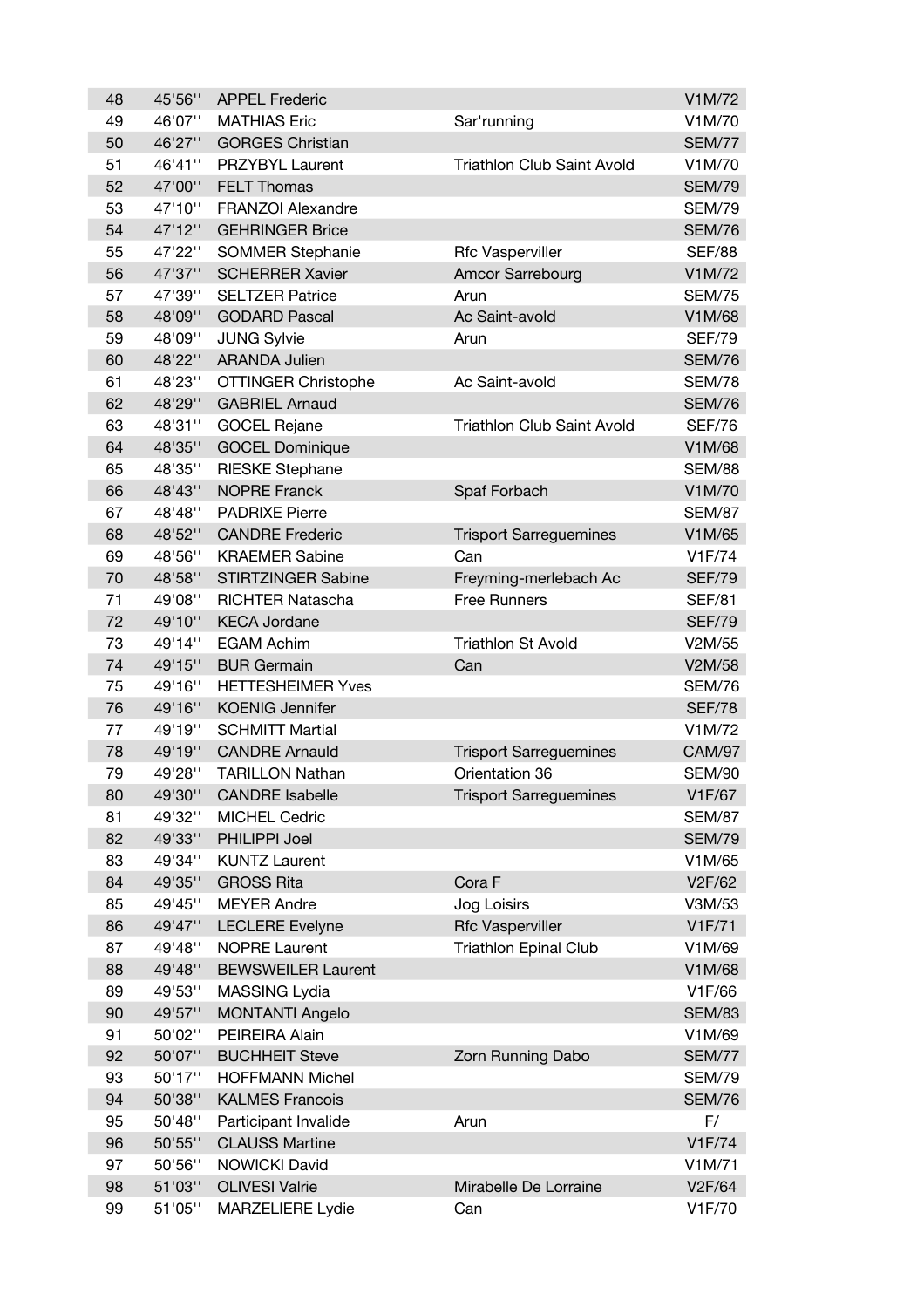| 100 | 51'23"           | <b>MURE Sbastien</b>                               |                                                    | <b>SEM/75</b>    |
|-----|------------------|----------------------------------------------------|----------------------------------------------------|------------------|
| 101 | 51'24"           | <b>FERSING Anthony</b>                             |                                                    | <b>SEM/89</b>    |
| 102 | 51'27"           | PORTELLA Matthieu                                  |                                                    | <b>SEM/79</b>    |
| 103 | 51'28"           | <b>WEITER Olivier</b>                              |                                                    | <b>SEM/75</b>    |
| 104 | 51'40"           | <b>FIEGEL Norbert</b>                              |                                                    | V1M/66           |
| 105 | 51'49"           | <b>KLEIN Laurent</b>                               |                                                    | V1M/74           |
| 106 | 51'51''          | <b>ZINS Roger</b>                                  | Can                                                | V1M/65           |
| 107 | 51'51''          | <b>GRASSO Bruno</b>                                | Can                                                | V3M/54           |
| 108 | 51'59"           | <b>HARDY Pascal</b>                                | Cora F                                             | <b>SEM/80</b>    |
| 109 | 52'09"           | <b>CHENARD Nicole</b>                              | Martinique                                         | V3M/53           |
| 110 | 52'09"           | JANSEM Jean marie                                  |                                                    | V2M/57           |
| 111 | 52'41"           | <b>CHANOT Alain</b>                                |                                                    | V2M/62           |
| 112 | 52'53"           | <b>SPOHR Alexandre</b>                             | Spohr-bro                                          | <b>SEM/86</b>    |
| 113 | 52'55"           | <b>FOGLIETTA Fabrice</b>                           |                                                    | V1M/73           |
| 114 | 52'56"           | <b>HOFFMANN Chantal</b>                            | Can                                                | V2F/61           |
| 115 | 52'57"           | <b>BERGANTZ Dominique</b>                          |                                                    | V2M/60           |
| 116 | 53'01"           | <b>USAI Celine</b>                                 |                                                    | <b>SEF/75</b>    |
| 117 | 53'03"           | <b>MOUGIN Elisabeth</b>                            | Can                                                | V2F/63           |
| 118 | 53'07"           | <b>ZIMMER Rgis</b>                                 | Arun                                               | <b>SEM/83</b>    |
| 119 | 53'07"           | <b>GAUER-MAUC Sandrine</b>                         | Freyming-merlebach Ac                              | V1F/71           |
| 120 | 53'26"           | <b>WAGNER Emmanuel</b>                             |                                                    | <b>SEM/90</b>    |
| 121 | 53'28"           | <b>MONTANA Patricia</b>                            |                                                    | V1F/72           |
| 122 | 53'32"           | <b>NIKES Jacques</b>                               | <b>Association Decouvertes</b>                     | V3M/52           |
| 124 | 53'46"           | <b>QUERIN Marie france</b>                         |                                                    | V1F/65           |
| 125 | 53'47"           | <b>LICATA Pascal</b>                               |                                                    | <b>SEM/77</b>    |
| 126 | 53'50"           | <b>SLUSAREK Cathy</b>                              |                                                    | <b>SEF/80</b>    |
| 127 | 53'50"           | <b>MULLER Megane</b>                               | Ac Saint-avold                                     | <b>ESF/94</b>    |
| 128 | 53'52"           | <b>MULLER Christophe</b>                           | Ac Saint-avold                                     | V1M/71           |
| 129 | 53'53"           | <b>LEROY Katia</b>                                 |                                                    | V1F/72           |
| 130 | 54'04"           | <b>EGAM Celine</b>                                 | <b>Triathlon St Avold</b>                          | <b>SEF/80</b>    |
| 131 | 54'09"           | <b>GHIA Alain</b>                                  |                                                    | V2M/57           |
| 132 | 54'13"           | <b>BEYM Eric</b>                                   |                                                    | V1M/74           |
| 133 | 54'13"           | NIEPOROWSKI Jean luc                               |                                                    | V1M/74           |
| 134 | 54'17"           | <b>PRIM Emmanuel</b>                               |                                                    | <b>SEM/87</b>    |
| 135 | 54'17"           | <b>DOMMANGET MULLER Frederic</b>                   |                                                    | <b>SEM/82</b>    |
| 136 | 54'18"           | <b>DANNENHOFFER Florian</b>                        |                                                    | <b>SEM/91</b>    |
| 137 | 54'23"           | DANDALEIX Anne-sophie                              |                                                    | V1F/72           |
| 138 | 54'41"           | <b>MULLER Roland</b>                               | Autosur                                            | V3M/54           |
| 139 | 54'42"           | <b>STOLL Roland</b>                                | Freyming-merlebach Ac                              | V1M/70           |
| 140 | 54'47"           | PORCHER Stephane                                   |                                                    | <b>SEM/76</b>    |
| 141 |                  |                                                    |                                                    |                  |
| 142 | 54'58"           | <b>DUSSAULX Jean marc</b>                          |                                                    | <b>SEM/79</b>    |
|     | 55'07"           | <b>ZACHARIAS Nadine</b>                            | <b>Triathlon St Avold</b>                          | V2F/62           |
| 143 | 55'07"           | <b>DURAZZI Christel</b>                            |                                                    | V1F/74           |
| 144 | 55'24"           | <b>EGLOFF Christelle</b>                           |                                                    | V1F/73           |
| 145 | 55'47"           | <b>NEHLIG Danielle</b>                             |                                                    | V2F/57           |
| 146 | 55'47"           | JOCHEM Marie ange                                  | Can                                                | V1F/69           |
| 147 | 55'50"           | <b>JOCHEM Laurent</b>                              | Can                                                | V1M/73           |
| 148 | 55'58"           | <b>FILIUS Pascal</b>                               |                                                    | <b>SEM/75</b>    |
| 149 | 56'00"           | <b>VERY Valerie</b>                                |                                                    | V1F/71           |
| 150 | 56'03"           | <b>DRUI Armande</b>                                | Can                                                | V3F/51           |
| 151 | 56'03"<br>56'11" | <b>SCHITZ Marie reine</b><br><b>SCHITZ Gilbert</b> | <b>Rfc Vasperviller</b><br><b>Rfc Vasperviller</b> | V1F/69<br>V1M/68 |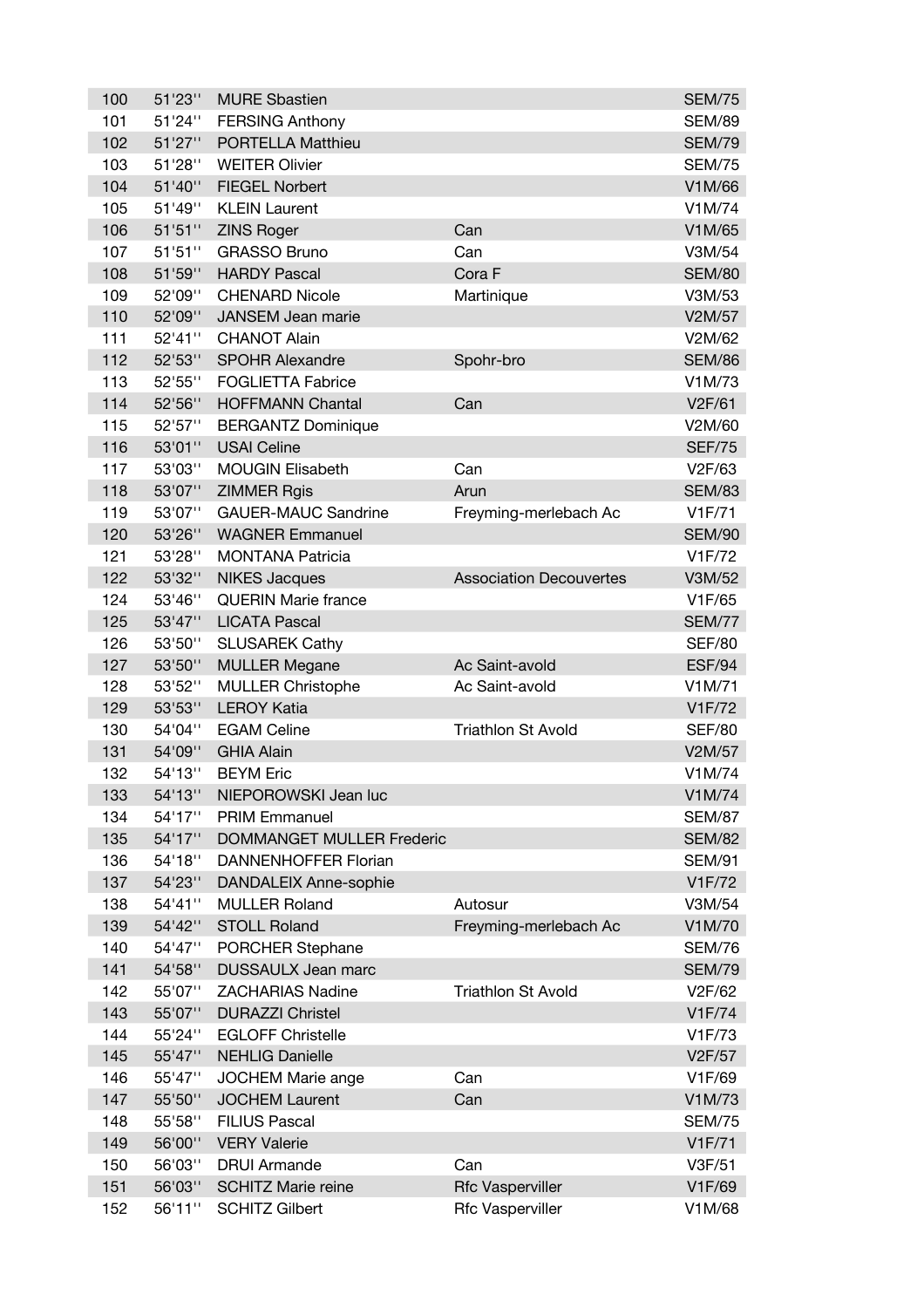| 153 | 56'32" | <b>HAQUET Denise</b>           | Can                       | V2F/59        |
|-----|--------|--------------------------------|---------------------------|---------------|
| 154 | 56'32" | <b>MULLER Jennifer</b>         | La Squadra                | <b>SEF/91</b> |
| 155 | 56'33" | <b>REIF Charline</b>           | La Squadra                | <b>SEF/89</b> |
| 156 | 56'36" | <b>RITTIE Arnaud</b>           | La Squadra                | <b>SEM/88</b> |
| 157 | 56'52" | <b>BOROWIAK Laurent</b>        |                           | <b>SEM/91</b> |
| 159 | 56'54" | <b>HOFF Raphael</b>            | <b>Acs Stiring Wendel</b> | V2M/64        |
| 160 | 56'57" | <b>OUADAH Karim</b>            |                           | <b>SEM/84</b> |
| 161 | 56'58" | FREYERMUTH Sandra              | Arun                      | V1F/72        |
| 162 | 57'00" | <b>KNEIB Stephane</b>          |                           | <b>SEM/88</b> |
| 163 | 57'03" | SMID Sacha                     |                           | <b>SEM/91</b> |
| 164 | 57'17" | <b>SCHUTZ Sandra</b>           | Mirabelle De Lorraine     | <b>SEF/78</b> |
| 165 | 57'20" | <b>SCHERER Marc</b>            | Les Tritons               | V2M/56        |
| 166 | 57'34" | <b>TOUCHEBOEUF Dominique</b>   | Eichenthal                | V3M/51        |
| 167 | 57'40" | <b>GROSS Marie</b>             | Can                       | <b>SEF/76</b> |
| 168 | 57'50" | <b>CHAUVET Caroline</b>        |                           | <b>SEF/86</b> |
| 169 | 57'52" | <b>FESTOR Priscilla</b>        |                           | <b>SEF/78</b> |
| 170 | 57'53" | <b>GIBELLA Guiseppe</b>        |                           | V2M/62        |
| 171 | 57'58" | <b>LIMBACH Brigitte</b>        |                           | V2F/62        |
| 172 | 58'02" | <b>SCHORR Cyril</b>            | Mirabelle De Lorraine     | V1M/73        |
| 173 | 58'04" | <b>MATHIAS Nathalie</b>        | Sar'running               | V1F/70        |
| 174 | 58'08" | <b>SCHMITZ Brigitte</b>        |                           | V2F/60        |
| 175 | 58'13" | <b>KITZLER David</b>           |                           | V1M/70        |
| 176 | 58'16" | <b>DUVAL Cedric</b>            |                           | <b>JUM/96</b> |
| 177 | 58'17" | <b>HOFF Anthony</b>            | <b>Acs Stiring Wendel</b> | <b>ESM/93</b> |
| 178 | 58'18" | <b>HUDER Vanessa</b>           |                           | <b>SEF/91</b> |
| 179 | 58'19" | <b>KECK Raymond</b>            |                           | V1M/73        |
| 180 | 58'41" | <b>LAI Pietro</b>              | Boxe Hayange              | V3M/54        |
| 181 | 58'54" | DEIDDA Jonathan                | Boxe Hayange              | <b>SEM/83</b> |
| 182 | 58'54" | <b>BLATNIC Jacques</b>         |                           | V1M/70        |
| 183 | 59'13" | <b>BOUR Didier</b>             |                           | V1M/67        |
| 184 | 59'13" | <b>DOUISSARD Marie</b>         |                           | <b>SEF/86</b> |
| 185 | 59'17" | <b>BARBE Julie</b>             |                           | <b>SEF/85</b> |
| 186 | 59'18" | <b>BLATNIK Karine</b>          |                           | V1F/69        |
| 187 | 59'28" | <b>BOUR Christelle</b>         |                           | V1F/66        |
| 188 | 59'33" | <b>HERBETH Veronique</b>       | Can                       | V2F/59        |
| 189 | 59'45" | <b>SCHMIT Daniel</b>           |                           | V4M/44        |
| 190 | 59'47" | <b>SIRK Victor</b>             | Behren Sarde Foot         | V2M/58        |
| 191 | 59'56" | <b>ECCA Giuseppe</b>           | Behren Sarde Foot         | V2M/57        |
| 192 |        | 1h00'07" BIONDO Jean pierre    |                           | V2M/60        |
| 193 |        | 1h00'10" KALMES Virginie       |                           | <b>SEF/77</b> |
| 194 |        | 1h00'19" EVRARD Laurent        |                           | <b>SEM/90</b> |
| 195 |        | 1h00'21" BABE Cindy            | Cora F                    | <b>SEF/79</b> |
| 196 |        | 1h00'22" ANIN Franck           |                           | <b>SEM/76</b> |
| 197 |        | 1h00'36" KEGEL Christophe      |                           | <b>SEM/81</b> |
| 198 |        | 1h00'37" DELEPLANQUE Ins       |                           | <b>SEF/88</b> |
| 199 |        | 1h01'09" VERDIER Sandrine      | Mirabelle De Lorraine     | <b>SEF/82</b> |
| 200 |        | 1h01'13" JOHANN Robert         | <b>Vivez Sport</b>        | V1M/72        |
| 201 |        | 1h01'39" MULLER Christine      |                           | V1F/67        |
| 202 |        | 1h02'03" SCHWARTZ Pierre       | Autosur                   | <b>SEM/82</b> |
| 203 |        | 1h02'06" TRIDEMY Mario         |                           | V2M/59        |
| 204 |        | 1h02'16" RICHARD Francine      |                           | V2F/63        |
| 205 |        | 1h02'24" SALZMANN Marie france | <b>Usf Tennis</b>         | V2F/64        |